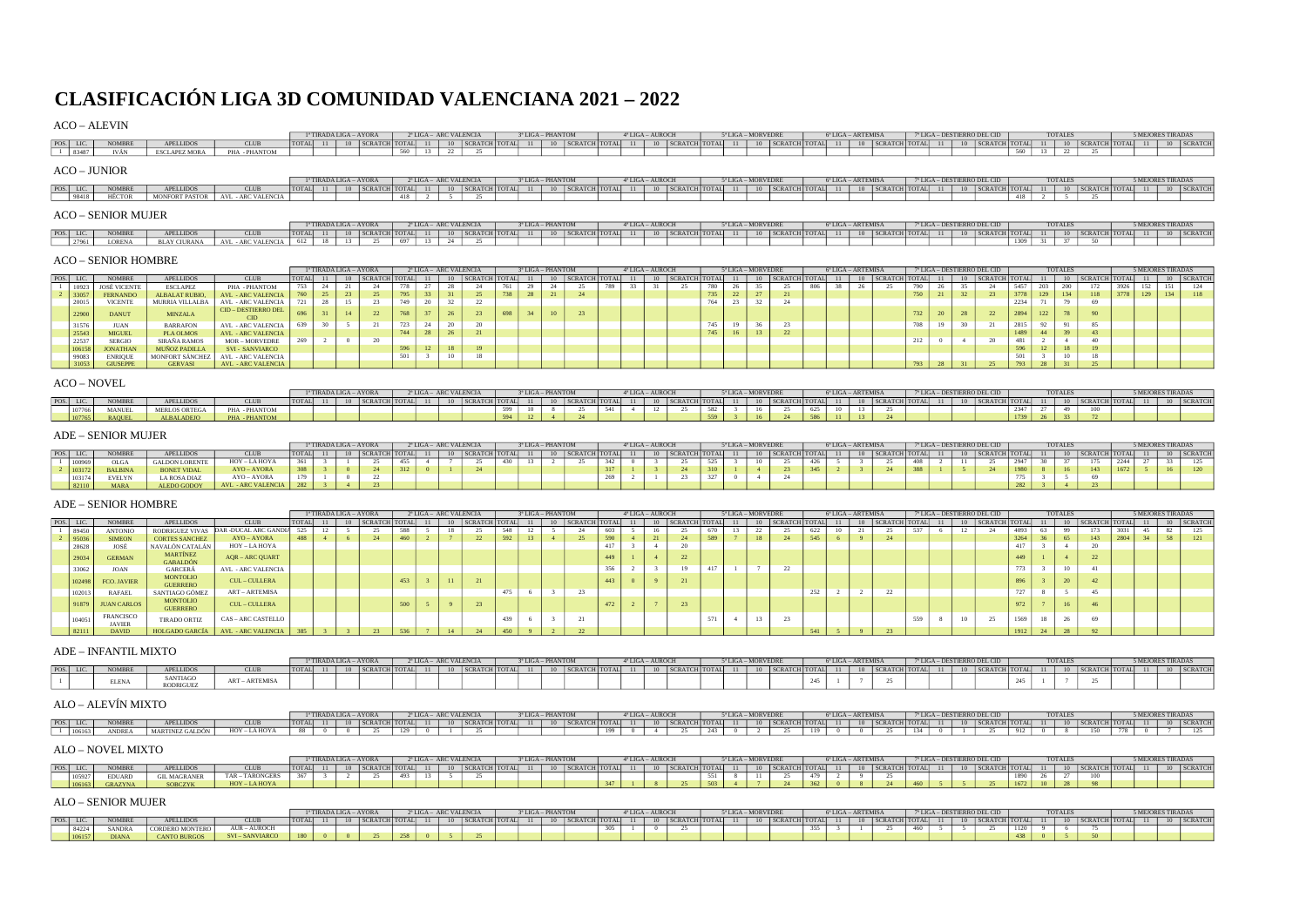# ALO- SENIOR HOMBRE

|           |        |                      |                          |                           |              |  | 1ª TIRADA LIGA – AYORA                   |     |  | 2ª LIGA – ARC VALENCIA |     | 3ª LIGA – PHANTOM |                                    |     | 4ª LIGA – AUROCH |                        |     | 5 <sup>*</sup> LIGA - MORVEDRE |                          |     | 6ª LIGA – ARTEMISA |    |                           |     |  | 7ª LIGA - DESTIERRO DEL CID |      | TOTALES |     |                           |       | <b>5 MEJORES TIRADAS</b> |            |
|-----------|--------|----------------------|--------------------------|---------------------------|--------------|--|------------------------------------------|-----|--|------------------------|-----|-------------------|------------------------------------|-----|------------------|------------------------|-----|--------------------------------|--------------------------|-----|--------------------|----|---------------------------|-----|--|-----------------------------|------|---------|-----|---------------------------|-------|--------------------------|------------|
| POS. LIC. |        | <b>NOMBRE</b>        | APELLIDOS                | <b>CLUB</b>               | <b>TOTAL</b> |  | 10   SCRATCH   TOTAL   11   10   SCRATCH |     |  |                        |     |                   | TOTAL  11   10   SCRATCH TOTAL  11 |     |                  | 10 SCRATCH TOTAL 11 10 |     |                                | $ $ SCRATCH $ $ TOTAL 11 |     |                    |    | 10   SCRATCH   TOTAL   11 |     |  | 10   SCRATCH                |      |         |     | 11   10   SCRATCH   TOTAL | $-11$ |                          | 10 SCRATCH |
|           | 104054 | <b>IVAN</b>          | VAZQUEZ GARCIA           | <b>CAS - ARC CASTELLO</b> | 436          |  | 21                                       | 475 |  |                        | 470 |                   | 25                                 | 573 | 16               | 25                     | 608 |                                | 25                       | 589 |                    | 18 |                           | 541 |  | 25                          | 3692 |         | 164 | 2786                      |       |                          |            |
|           |        | ANCISCO JOS          | <b>GARCIA ALBIACH</b>    | <b>MOR-MORVEDRE</b>       | 490          |  |                                          |     |  |                        |     |                   |                                    | 501 |                  |                        |     |                                | 23                       | 585 |                    |    |                           |     |  |                             |      |         |     |                           |       |                          |            |
|           | 84222  | SANTIAGO             | COBACHO CASTILLO         | CAR-CARRAIXET             | 437          |  |                                          |     |  |                        |     |                   |                                    | 529 |                  |                        |     |                                |                          |     |                    |    |                           |     |  |                             |      |         | 115 | 2564                      |       |                          |            |
|           | 22349  | ANGEL                | <b>GIL AUCEJO</b>        | TAR - TARONGERS           | 408          |  |                                          |     |  |                        |     |                   |                                    | 500 |                  |                        |     |                                | 21                       | 566 |                    | 13 | 22                        |     |  |                             |      |         |     | 2468                      |       |                          |            |
|           | 24540  | CRESCENCIO           | <b>INIURED/AINU</b><br>. | VAL - LA VALL             | 357          |  |                                          |     |  |                        |     |                   |                                    |     |                  |                        |     |                                |                          |     |                    |    |                           |     |  |                             |      |         |     |                           |       |                          |            |
|           | 27680  | MARIANO              | MUÑOZ LORENTE            | <b>AVL - ARC VALENCIA</b> |              |  |                                          |     |  |                        |     |                   |                                    | 504 |                  |                        | 605 | 18                             | 24                       |     |                    |    |                           |     |  |                             |      |         |     |                           |       |                          |            |
|           | 29763  | ANTONIO JUAN         | MARTÍNEZ TRIGO           | CUL – CULLERA             | 524          |  | 25                                       |     |  |                        |     |                   |                                    |     |                  |                        |     |                                |                          |     |                    |    |                           |     |  |                             |      |         |     |                           |       |                          |            |
|           | 91387  | MARC                 | <b>ZERBST GELABERT</b>   | <b>BOR-BORRIANA</b>       |              |  |                                          |     |  |                        | 432 |                   |                                    |     |                  |                        |     |                                |                          |     |                    |    |                           |     |  |                             |      |         |     |                           |       |                          |            |
|           | 24907  | <b>FRANCISCO</b>     | <b>GOMEZ MASCAROS</b>    | <b>AVL - ARC VALENCIA</b> |              |  | 18                                       |     |  |                        |     |                   |                                    |     |                  |                        |     |                                |                          |     |                    |    |                           |     |  |                             |      |         |     |                           |       |                          |            |
|           | 53255  | <b>SANTOS</b>        | <b>CARAYOL DEL PINO</b>  | <b>AVL - ARC VALENCIA</b> |              |  |                                          | 430 |  |                        |     |                   |                                    | 417 |                  |                        |     |                                |                          |     |                    |    |                           |     |  |                             |      |         |     |                           |       |                          |            |
|           |        | EDGAR                | SOLER SEGARRA            | <b>MOR-MORVEDRE</b>       |              |  |                                          |     |  |                        |     |                   |                                    |     |                  |                        |     |                                |                          | 603 |                    |    |                           |     |  |                             |      |         |     |                           |       |                          |            |
|           | 21023  | <b>JOSE</b>          | <b>MACIAN MORCILLO</b>   | $MOR-MORVEDRE$            | 486          |  |                                          |     |  |                        |     |                   |                                    |     |                  |                        |     |                                |                          |     |                    |    |                           |     |  |                             |      |         |     |                           |       |                          |            |
|           | 27136  | <b>RAFAEL</b>        | GIL LAY                  | CID - DESTIERRO DEL CID   |              |  |                                          |     |  |                        |     |                   |                                    |     |                  |                        |     |                                |                          |     |                    |    |                           |     |  |                             |      |         |     |                           |       |                          |            |
|           | 19095  | <b>ELOY</b>          | <b>LORENTE GASSO</b>     | $MOR-MORVEDRE$            |              |  |                                          |     |  |                        |     |                   |                                    | 272 |                  |                        |     |                                |                          |     |                    |    |                           |     |  |                             |      |         |     |                           |       |                          |            |
|           | 93745  | ALEJANDRO            | CABRAL COLÓN             | <b>RAS - ARCO RASPEIG</b> |              |  |                                          |     |  |                        |     |                   |                                    | 360 |                  |                        |     |                                |                          |     |                    |    |                           |     |  |                             |      |         |     |                           |       |                          |            |
|           |        | <b>JOSE</b>          | <b>NAVALON CATALAN</b>   | HOY – LA HOYA             | 291          |  |                                          |     |  |                        |     |                   |                                    |     |                  |                        |     |                                |                          |     |                    |    |                           |     |  |                             |      |         |     |                           |       |                          |            |
|           | 106158 | <b>JONATHAN</b>      | MUÑOZ PADILLA            | SVI - SANVIARCO           | 287          |  |                                          |     |  |                        |     |                   |                                    |     |                  |                        |     |                                |                          |     |                    |    |                           |     |  |                             |      |         |     |                           |       |                          |            |
|           | 106513 | <b>JORDI</b>         | <b>SANJUAN PUJOL</b>     | <b>SVI - SANVIARCO</b>    | 284          |  | 15                                       |     |  |                        |     |                   |                                    |     |                  |                        |     |                                |                          |     |                    |    |                           |     |  |                             |      |         |     |                           |       |                          |            |
|           | 103178 | <b>NICASIO</b>       | <b>MARTINEZ GARCIA</b>   | SVI - SANVIARCO           |              |  |                                          |     |  |                        |     |                   |                                    |     |                  |                        |     |                                |                          |     |                    |    |                           |     |  |                             |      |         |     |                           |       |                          |            |
|           |        | 84870 JOSE SEBASTIAN | <b>CID MESEGUER</b>      | MAE - MAESTRAT            | 247          |  | 13                                       |     |  |                        |     |                   |                                    |     |                  |                        |     |                                |                          |     |                    |    |                           |     |  |                             | 247  |         |     |                           |       |                          |            |
|           | 106159 | JOSE                 | HERNANDEZ LACASA         | SVI - SANVIARCO           | 230          |  |                                          |     |  |                        |     |                   |                                    |     |                  |                        |     |                                |                          |     |                    |    |                           |     |  |                             |      |         |     |                           |       |                          |            |

## ARI – ALEVIN MIXTO

|      |        |                  |                             |                           |                | 1ª TIRADA LIGA - AYORA |    |                      |  | 2ª LIGA - ARC VALENCIA |  | 3ª LIGA – PHANTOM |                    |     | $4*LIGA - AUROCH$ |    |                  |     |    | 5ª LIGA – MORVEDRE |                      |     | 6ª LIGA – ARTEMISA |    |               |  |    | 7ª LIGA – DESTIERRO DEL CID |                | <b>TOTALES</b> |                    |  | <b>5 MEJORES TIRADAS</b> |         |
|------|--------|------------------|-----------------------------|---------------------------|----------------|------------------------|----|----------------------|--|------------------------|--|-------------------|--------------------|-----|-------------------|----|------------------|-----|----|--------------------|----------------------|-----|--------------------|----|---------------|--|----|-----------------------------|----------------|----------------|--------------------|--|--------------------------|---------|
| POS. |        | <b>NOMBR</b>     | <b>APELLIDOS</b>            | <b>CLUB</b>               | , <b>COTAL</b> |                        | 10 | <b>SCRATCH TOTAL</b> |  | SCRATCH TOTAL          |  |                   | 10   SCRATCH TOTAL |     |                   |    | 10 SCRATCH TOTAL |     | 11 |                    | 10   SCRATCH   TOTAL |     |                    | 10 | SCRATCH TOTAL |  | 10 | SCRATCH TOTAL               |                |                | 10   SCRATCH TOTAL |  |                          | SCRATCH |
|      |        | HUGO             | NAVALON GARCIA              | AYO - AYORA               | $- - -$        |                        |    |                      |  |                        |  |                   |                    | 528 |                   | 10 |                  | 604 |    |                    |                      |     |                    |    |               |  |    |                             |                |                | 125                |  |                          |         |
|      |        | 7654 GERARD JOSE | <b>BENITO BELLVER</b>       | HOY – LA HOYA             |                |                        |    |                      |  |                        |  |                   |                    |     |                   |    |                  |     |    |                    |                      |     |                    |    |               |  |    |                             |                |                |                    |  |                          |         |
|      | .J1856 | <b>NORA</b>      | CAMARA GRAFIADA             | AYO - AYORA               | 190            |                        |    |                      |  |                        |  |                   |                    | 214 |                   |    |                  |     |    |                    |                      |     |                    |    |               |  |    |                             |                |                |                    |  |                          |         |
|      |        | <b>NEO</b>       | <b>ECHALECU</b><br>CASTELLÓ | <b>AVL - ARC VALENCIA</b> |                |                        |    |                      |  |                        |  |                   |                    |     |                   |    |                  |     |    |                    |                      | 244 |                    |    |               |  |    |                             | 244            |                |                    |  |                          |         |
|      | 0.3176 | <b>ALICIA</b>    | RABASA MORENO               | AYO - AYORA               |                |                        |    |                      |  |                        |  |                   |                    |     |                   |    |                  |     |    |                    |                      |     |                    |    |               |  |    |                             | $\overline{a}$ |                |                    |  |                          |         |
|      |        | <b>NATALIA</b>   | <b>FONS MAHIOUES</b>        | DAR -DUCAL ARC GANDIA     |                |                        |    |                      |  |                        |  |                   |                    |     |                   |    |                  |     |    |                    |                      |     |                    |    |               |  |    |                             |                |                |                    |  |                          |         |

## ARI – INFANTIL MIXTO

|       |               |                      |                    |              | <sup>a</sup> TIRADA LIGA – AYORA |                      | 2ª LIGA - ARC VALENCIA |  |               |  | 3ª LIGA - PHANTOM |                      | $4^{\circ}$ LIGA - AUROCH |                      | 5ª LIGA - MORVEDRE |                  | 6ª LIGA – ARTEMISA |               |  | 7 <sup>°</sup> LIGA - DESTIERRO DEL CID |                  | <b>TOTALES</b> |                      |  | <b>5 MEJORES TIRADAS</b> |                   |
|-------|---------------|----------------------|--------------------|--------------|----------------------------------|----------------------|------------------------|--|---------------|--|-------------------|----------------------|---------------------------|----------------------|--------------------|------------------|--------------------|---------------|--|-----------------------------------------|------------------|----------------|----------------------|--|--------------------------|-------------------|
| POS L |               | <b>PELLIDOS</b>      | <b>CLUB</b>        | <b>TOTAL</b> |                                  | 10   SCRATCH   TOTAL |                        |  | SCRATCH TOTAL |  |                   | 10   SCRATCH   TOTAL |                           | 10   SCRATCH   TOTAL | 11                 | 10 SCRATCH TOTAL | 10                 | SCRATCH TOTAL |  |                                         | 10 SCRATCH TOTAL |                | 10   SCRATCH   TOTAL |  |                          | $\Gamma$ SCRATCH. |
|       | <b>DAVID</b>  | CORTES HIGON         | HOY-LAHOYA         |              |                                  |                      |                        |  |               |  |                   |                      |                           |                      |                    |                  |                    |               |  |                                         |                  |                |                      |  |                          |                   |
|       | <b>ADDIAN</b> | <b>AIVAS NAVARRO</b> | AVL - ARC VALENCIA |              |                                  |                      |                        |  |               |  |                   |                      |                           |                      |                    |                  |                    |               |  |                                         |                  |                |                      |  |                          |                   |
|       | MATILDA       | <b>DEDEGAARD</b>     | AVL - ARC VALENCIA |              |                                  |                      |                        |  |               |  |                   |                      |                           |                      |                    |                  |                    |               |  |                                         |                  |                |                      |  |                          |                   |

## ARI – NOVEL MIXTO

|           |                                  |                                     |                           |              |    | 1ª TIRADA LIGA - AYORA |     |  | <sup>2ª</sup> LIGA - ARC VALENCIA |     | 3ª LIGA - PHANTOM |                    |     | 4 <sup>*</sup> LIGA - AUROCH |                      |     | 5 <sup>a</sup> LIGA - MORVEDRE |    |                      |                    |             | 6ª LIGA - ARTEMISA |                           |     |        |              | 7ª LIGA – DESTIERRO DEL CID |      |                 | <b>TOTALES</b>            |                           |      |     | 5 MEJORES TIRADAS |              |
|-----------|----------------------------------|-------------------------------------|---------------------------|--------------|----|------------------------|-----|--|-----------------------------------|-----|-------------------|--------------------|-----|------------------------------|----------------------|-----|--------------------------------|----|----------------------|--------------------|-------------|--------------------|---------------------------|-----|--------|--------------|-----------------------------|------|-----------------|---------------------------|---------------------------|------|-----|-------------------|--------------|
| POS. LIC. | <b>NOMBRE</b>                    | <b>APELLIDOS</b>                    | <b>CLUB</b>               | <b>TOTAL</b> | 11 | 10   SCRATCH   TOTAL   |     |  | 10   SCRATCH   TOTAL   11         |     |                   | 10   SCRATCH TOTAL |     | 11                           | 10   SCRATCH   TOTAL |     | 11                             |    | 10   SCRATCH   TOTAL |                    | $\sqrt{11}$ |                    | 10   SCRATCH   TOTAL   11 |     |        | 10           | SCRATCH TOTAL               |      | 11              |                           | 10   SCRATCH   TOTAL   11 |      |     |                   | 10   SCRATCH |
| 105363    | <b>JOSEP</b>                     | LÓPEZ VÁZOUEZ                       | <b>AVL - ARC VALENCIA</b> |              |    |                        | 485 |  | 25                                |     |                   | 23                 | 486 |                              | $\sim$               | 557 |                                | 18 | 24                   | 537                |             |                    | 24                        | 674 |        |              | 24                          | 3250 |                 | 68                        | 143                       | 2627 | 2.4 | 40                | 120          |
| 106170    | <b>MARCOS</b>                    | <b>FERRER PEREZ</b>                 | HOY – LA HOYA             |              |    |                        | 452 |  | -49                               | 407 |                   |                    | 543 |                              | 25                   | 605 |                                |    | 25                   |                    |             |                    |                           | 515 |        |              | 22                          | 2612 |                 | 35                        | 117                       | 2460 |     | 29                | 117          |
| 106688    | <b>INMA</b>                      | PLANCHADELL                         | CID - DESTIERRO DEL CII   | 420          |    |                        | 429 |  | $\overline{\phantom{a}}$          | 314 | 1.3               | -24                |     |                              |                      | 421 |                                |    | 22<br>-44            |                    |             |                    |                           | 550 |        |              | 23                          | 2332 | 28              | <b>COLLECTION</b><br>- 22 | 114                       |      |     |                   |              |
| 103633    | <b>JONATHAN</b><br><b>DANIEL</b> | ANDRADA GÓMEZ                       | <b>AUR - AUROCH</b>       |              |    |                        |     |  |                                   |     |                   |                    | 541 |                              | 24                   |     |                                |    |                      | 558                |             |                    |                           | 674 | $\sim$ | $\mathbf{a}$ | 25                          | 1773 | $22 -$<br>-22   | 60                        |                           |      |     |                   |              |
| 106164    | <b>JOSE ANTONIO</b>              | <b>CORTES LIZONDO</b>               | HOY - LA HOYA             |              |    |                        | aa  |  | 23                                |     |                   |                    |     |                              |                      | 522 |                                | 14 | 23                   |                    |             |                    |                           |     |        |              |                             | 964  |                 | <b>COLLECT</b><br>-44     |                           |      |     |                   |              |
| 90939     | <b>EDUARDO</b>                   | ALBENTOSA<br><b>AMARGOS</b>         | DAR -DUCAL ARC GANDIA     | 420          |    |                        |     |  |                                   |     |                   |                    | 477 |                              |                      |     |                                |    |                      |                    |             |                    |                           |     |        |              |                             | 897  | 10 <sup>1</sup> |                           |                           |      |     |                   |              |
|           | 107886 JULIAN MANUEL             | <b>RUIZ HABERT</b>                  | VAL - LA VALL             |              |    |                        |     |  |                                   | 557 |                   | $\sim$ $-$         |     |                              |                      |     |                                |    |                      |                    |             |                    |                           |     |        |              |                             | 557  | $\sim$          |                           | $\sim$<br>$25 -$          |      |     |                   |              |
| 20852     | <b>JUAN</b>                      | <b>FERNANDEZ</b><br><b>MORCILLO</b> | <b>MOR-MORVEDRE</b>       | 450          |    | 25                     |     |  |                                   |     |                   |                    |     |                              |                      |     |                                |    |                      |                    |             |                    |                           |     |        |              |                             | 450  |                 |                           |                           |      |     |                   |              |
| 108941    | RUBÉN                            | CASANOVA                            | UTI - ARCO UTIEL          |              |    |                        |     |  |                                   |     |                   |                    |     |                              |                      |     |                                |    |                      | <b>DOM:</b><br>aaz |             |                    | 23                        |     |        |              |                             | 352  |                 |                           |                           |      |     |                   |              |
| 107885    | <b>LIMAYH</b>                    | <b>RUIZ</b>                         | VAL - LA VALL             |              |    |                        |     |  |                                   | 502 | 10 <sup>1</sup>   | 22                 |     |                              |                      |     |                                |    |                      |                    |             |                    |                           |     |        |              |                             | 502  |                 |                           | $\overline{22}$           |      |     |                   |              |
| 84871     | <b>LUZ ALTAIR</b>                | <b>CID CASTELL</b>                  | MAE - MAESTRAT            | 373          |    | -44                    |     |  |                                   |     |                   |                    |     |                              |                      |     |                                |    |                      |                    |             |                    |                           |     |        |              |                             | 373  |                 |                           |                           |      |     |                   |              |
| 106512    | <b>ANAYANCI</b>                  | <b>BALLADARES</b><br><b>BERRIOS</b> | SVI - SANVIARCO           | 238          |    |                        |     |  |                                   |     |                   |                    |     |                              |                      |     |                                |    |                      |                    |             |                    |                           |     |        |              |                             | 220  |                 |                           |                           |      |     |                   |              |
| 107767    | EVA                              | <b>MERLOS</b><br>ALBALADEJO         |                           |              |    |                        |     |  |                                   | 304 |                   |                    |     |                              |                      |     |                                |    |                      |                    |             |                    |                           |     |        |              |                             | 304  |                 |                           | $\sim$                    |      |     |                   |              |

# ARI – JUNIOR MIXTO

|      |               |                              |                               |        |  | TIRADA LIGA - AYORA | 2ª LIGA - ARC VALENCIA |  |     | 3 <sup>ª</sup> LIGA - PHANTOM |  | $4^{\circ}$ LIGA - AUROCH |  |     | 5ª LIGA - MORVEDRE |  | 6 <sup>*</sup> LIGA - ARTEMISA |                         | 7ª LIGA - DESTIERRO DEL CID |       |      | <b>TOTALES</b> |      |      | <b>MEJORES TIRADAS</b> |      |
|------|---------------|------------------------------|-------------------------------|--------|--|---------------------|------------------------|--|-----|-------------------------------|--|---------------------------|--|-----|--------------------|--|--------------------------------|-------------------------|-----------------------------|-------|------|----------------|------|------|------------------------|------|
| POS. |               | <b>APELLIDOS</b>             | <b>CLUB</b>                   | TOTAL. |  |                     |                        |  |     |                               |  |                           |  | AAT |                    |  |                                | $\overline{\mathbf{S}}$ | $\cdots$ HITOTAL            | CRATO |      |                |      |      |                        | SCBA |
|      | <b>JAVIER</b> | MARTINEZ GALDON              | HOY-<br>$-$ LA HOY            | つつつ    |  | $-$                 |                        |  | 232 |                               |  |                           |  |     |                    |  |                                |                         |                             |       | 1702 |                | 1.47 | 1470 |                        |      |
|      | HUGO          | PEREZ CASADO                 | <b>AYO - AYORA</b>            |        |  |                     |                        |  |     |                               |  |                           |  |     |                    |  |                                |                         |                             |       |      |                |      |      |                        |      |
|      | <b>ANDE</b>   | <sup>1</sup> MAHIQUESDAR -L. | $\leftarrow$ DUCAL ARC GANDIA |        |  |                     |                        |  |     |                               |  |                           |  |     |                    |  |                                |                         | $1 - r$                     |       |      |                |      |      |                        |      |

### ARI – SENIOR MUJER

|      |        |                     |                        |                           |              | 1ª TIRADA LIGA – AYORA |                      |  | 2ª LIGA – ARC VALENCIA |                      | 3ª LIGA – PHANTOM |                    |      |    | 4ª LIGA – AUROCH |                      |     | 5ª LIGA – MORVEDRE |         | 6ª LIGA – ARTEMISA |                 |                    |    |    | 7ª LIGA – DESTIERRO DEL CID |      |       | <b>TOTALES</b> |                |  | 5 MEJORES TIRADAS |            |
|------|--------|---------------------|------------------------|---------------------------|--------------|------------------------|----------------------|--|------------------------|----------------------|-------------------|--------------------|------|----|------------------|----------------------|-----|--------------------|---------|--------------------|-----------------|--------------------|----|----|-----------------------------|------|-------|----------------|----------------|--|-------------------|------------|
| pos. |        | <b>NOMBRE</b>       | <b>APELLIDOS</b>       | <b>CLUB</b>               | <b>TOTAL</b> |                        | 10   SCRATCH   TOTAL |  |                        | 10   SCRATCH   TOTAL | $\cdot$ 11 $\pm$  | 10   SCRATCH TOTAL |      | 11 |                  | 10   SCRATCH   TOTAL |     | <b>10</b>          | SCRATCH | TOTAL 11           |                 | 10   SCRATCH TOTAL | 11 | 10 | SCRATCH TOTAL               |      | 11 10 |                | <b>SCRATCH</b> |  |                   | 10 SCRATCH |
|      |        | <b>ELENA</b>        | <b>LÓPEZ MELERO</b>    | $MOR - MORVEDRE$          |              |                        |                      |  |                        |                      |                   |                    |      |    |                  |                      |     |                    |         |                    | 10 <sup>1</sup> |                    |    |    | 25                          | 2532 |       |                | 143            |  |                   |            |
|      | 04305  | MAR                 | PEREZ SANCHEZ          | <b>MOR-MORVEDRE</b>       |              |                        |                      |  |                        |                      |                   |                    | 430  |    |                  |                      |     |                    |         |                    |                 |                    |    |    |                             |      |       |                |                |  |                   |            |
|      | 102732 | <b>MAR</b>          | PEREZ ORTEGA           | AYO - AYORA               |              |                        |                      |  |                        |                      |                   |                    |      |    |                  |                      |     |                    |         |                    |                 |                    |    |    |                             |      |       |                |                |  |                   |            |
|      | 33052  | ANNA                | <b>GOVOERTS</b>        | AYO – AYORA               | 338          |                        |                      |  |                        |                      |                   |                    |      |    |                  |                      | 480 |                    |         |                    |                 |                    |    |    |                             |      |       |                |                |  |                   |            |
|      | 96603  | CATALINA            | <b>BELLVER PADÍN</b>   | HOY – LA HOYA             |              |                        |                      |  |                        |                      |                   |                    | 202  |    |                  |                      |     |                    |         |                    |                 |                    |    |    | -44                         | 685  |       |                |                |  |                   |            |
|      |        | 82345 ANA FRANCISCA | <b>CASTELLÓ ROIG</b>   | <b>MOR-MORVEDRE</b>       |              |                        |                      |  |                        |                      |                   |                    | 392. |    |                  |                      |     |                    |         |                    |                 |                    |    |    |                             | 1279 |       |                |                |  |                   |            |
|      | 104537 | <b>VERÓNICA</b>     | DI LORENZO             | <b>MOR-MORVEDRE</b>       |              |                        |                      |  |                        |                      |                   |                    |      |    |                  |                      |     |                    | 23      |                    |                 |                    |    |    |                             | 1277 |       |                |                |  |                   |            |
|      |        | <b>CARMEN</b>       | <b>BENAVENT FONS</b>   | <b>AVL - ARC VALENCIA</b> |              |                        |                      |  |                        |                      |                   |                    | 355  |    |                  |                      |     |                    |         |                    |                 |                    |    |    |                             | 1072 |       |                |                |  |                   |            |
|      |        | <b>BEA</b>          | PEREZ ORTEGA           | AYO – AYORA               |              |                        |                      |  |                        |                      |                   |                    |      |    |                  |                      |     |                    |         |                    |                 |                    |    |    |                             | 1233 |       |                |                |  |                   |            |
|      | 92290  | ALBA                | <b>GARCIA ABADILLO</b> | <b>RAS – ARCO RASPEIG</b> |              |                        |                      |  |                        |                      |                   |                    |      |    |                  |                      |     |                    |         |                    |                 |                    |    |    |                             |      |       |                |                |  |                   |            |
|      | 89380  | <b>MARI CARMEN</b>  | <b>FOO SERRA</b>       | CID - DESTIERRO DEL CID   |              |                        |                      |  |                        |                      |                   |                    | 304. |    |                  |                      |     |                    |         |                    |                 |                    |    |    |                             |      |       |                |                |  |                   |            |
|      |        | <b>SILVIA</b>       | <b>VALLS FABREGAT</b>  | <b>BOR - BORRIANA</b>     |              |                        |                      |  |                        |                      |                   |                    |      |    |                  |                      |     |                    |         |                    |                 |                    |    |    |                             | 459  |       |                |                |  |                   |            |